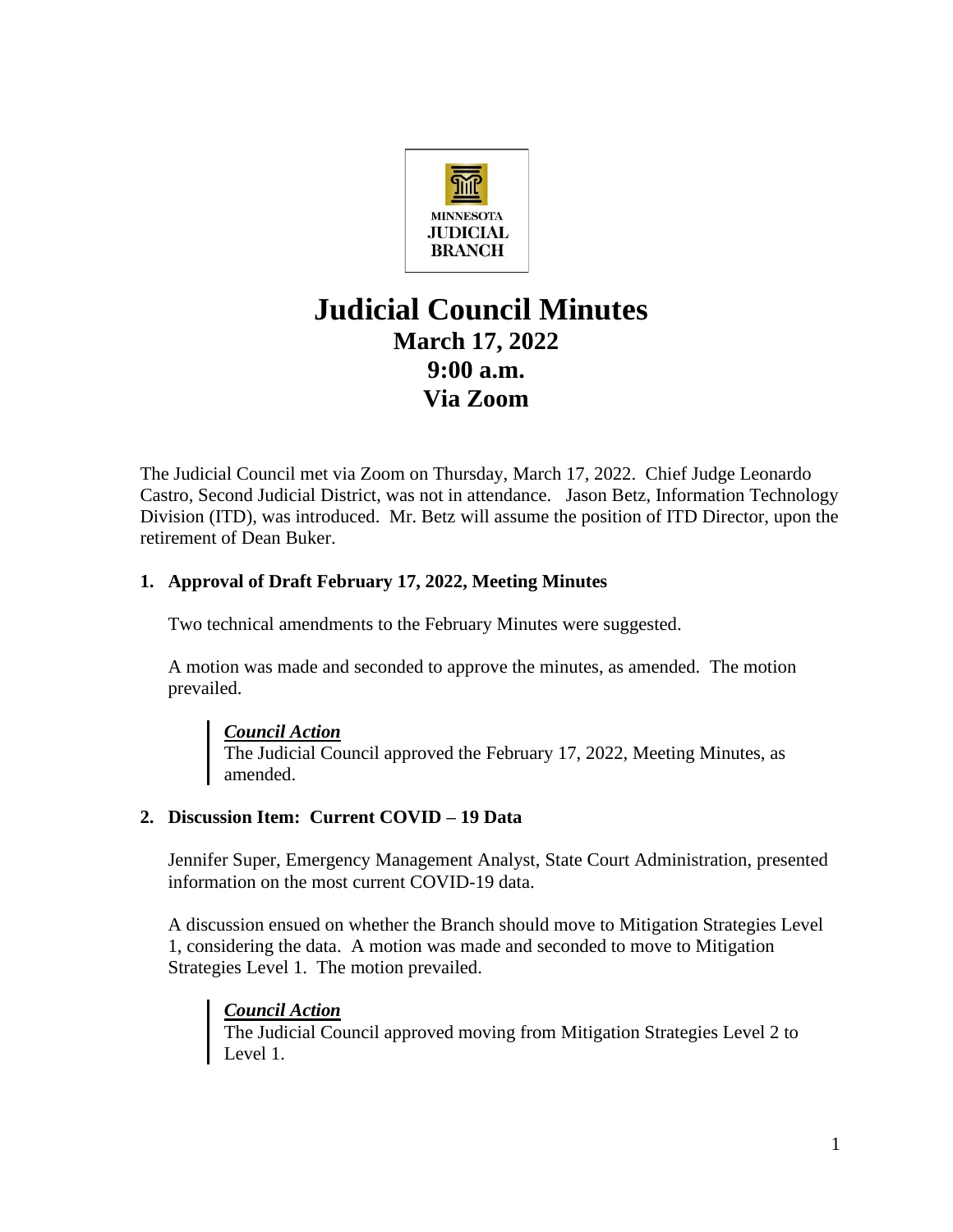It was noted that the implementation date for the In-Person and Remote Hearings Recommendations will be discussed at the April Judicial Council Meeting.

### **3. Discussion Item: Legislative Update**

## **a. Minnesota Court Records On-Line (MCRO) Legislation**

Jeff Shorba, State Court Administrator, reported that the bills introduced to address the access fee to view or download documents through [Minnesota Court Records](https://gcc02.safelinks.protection.outlook.com/?url=https%3A%2F%2Fpublicaccess.courts.state.mn.us%2F&data=04%7C01%7CJanet.Marshall%40courts.state.mn.us%7Cce179b2ee7cc44e84efa08da02c7eedd%7C8cf8312b4c344b6f9deec56512a7510f%7C0%7C0%7C637825355079889024%7CUnknown%7CTWFpbGZsb3d8eyJWIjoiMC4wLjAwMDAiLCJQIjoiV2luMzIiLCJBTiI6Ik1haWwiLCJXVCI6Mn0%3D%7C3000&sdata=rOT4Fr7ru%2B%2BXnl4XZEBdM96R3szHpJHXwZm0rKAuuFQ%3D&reserved=0)  [Online](https://gcc02.safelinks.protection.outlook.com/?url=https%3A%2F%2Fpublicaccess.courts.state.mn.us%2F&data=04%7C01%7CJanet.Marshall%40courts.state.mn.us%7Cce179b2ee7cc44e84efa08da02c7eedd%7C8cf8312b4c344b6f9deec56512a7510f%7C0%7C0%7C637825355079889024%7CUnknown%7CTWFpbGZsb3d8eyJWIjoiMC4wLjAwMDAiLCJQIjoiV2luMzIiLCJBTiI6Ik1haWwiLCJXVCI6Mn0%3D%7C3000&sdata=rOT4Fr7ru%2B%2BXnl4XZEBdM96R3szHpJHXwZm0rKAuuFQ%3D&reserved=0) (MCRO), have been heard in House and Senate Committees and have been held over for possible inclusion in an Omnibus bill. He noted that the Branch has not taken a position on the bills. He also noted that the request was made to keep the fee structure simple and consistent, and not cause any undue hardship to the public and courthouse staff or delay final development of the MCRO application.

#### **b. Competency Legislation – Letter to Legislative Authors and Committee Chairs**

Jeff Shorba, State Court Administrator, reported that a letter was sent to the authors and applicable Committee Chairs, expressing the Branch's concerns with the sections of the competency legislation which established forensic navigators within the Judicial Branch. It is anticipated that the bill will be amended to remove Judicial Branch responsibility for this function. Bill progress will be monitored.

It was noted that the Governor's FY23 Revised Supplemental Budget Request was being released on March 17.

#### **4. Discussion Item: Performance Measures Reports**

Jennifer Ogunleye, Research Analyst, State Court Administration, presented the statewide summary.

Time to Disposition

- Statewide results for Time to Disposition increased slightly in 2021 compared to 2020 for Major Civil and Family cases.
- Impacted significantly by the pandemic, results for Major Criminal cases disposed beyond the 99th percentile worsened in 2021 compared to 2020.
- Time to Disposition results for Minor Criminal and Juvenile Delinquency cases improved slightly from 2020 to 2021.

Statewide Clearance Rates

- Clearance rates improve in 2021 compared to 2020 for all except two case groups.
- The Clearance Rate for Family cases is unchanged and slightly down for Major Civil compared to the previous year.
- Clearance Rates in Major and Minor Criminal cases show the largest improvements.
- Juvenile and Minor Criminal cases are the only case groups to maintain Clearance Rates above 100% in 2021.